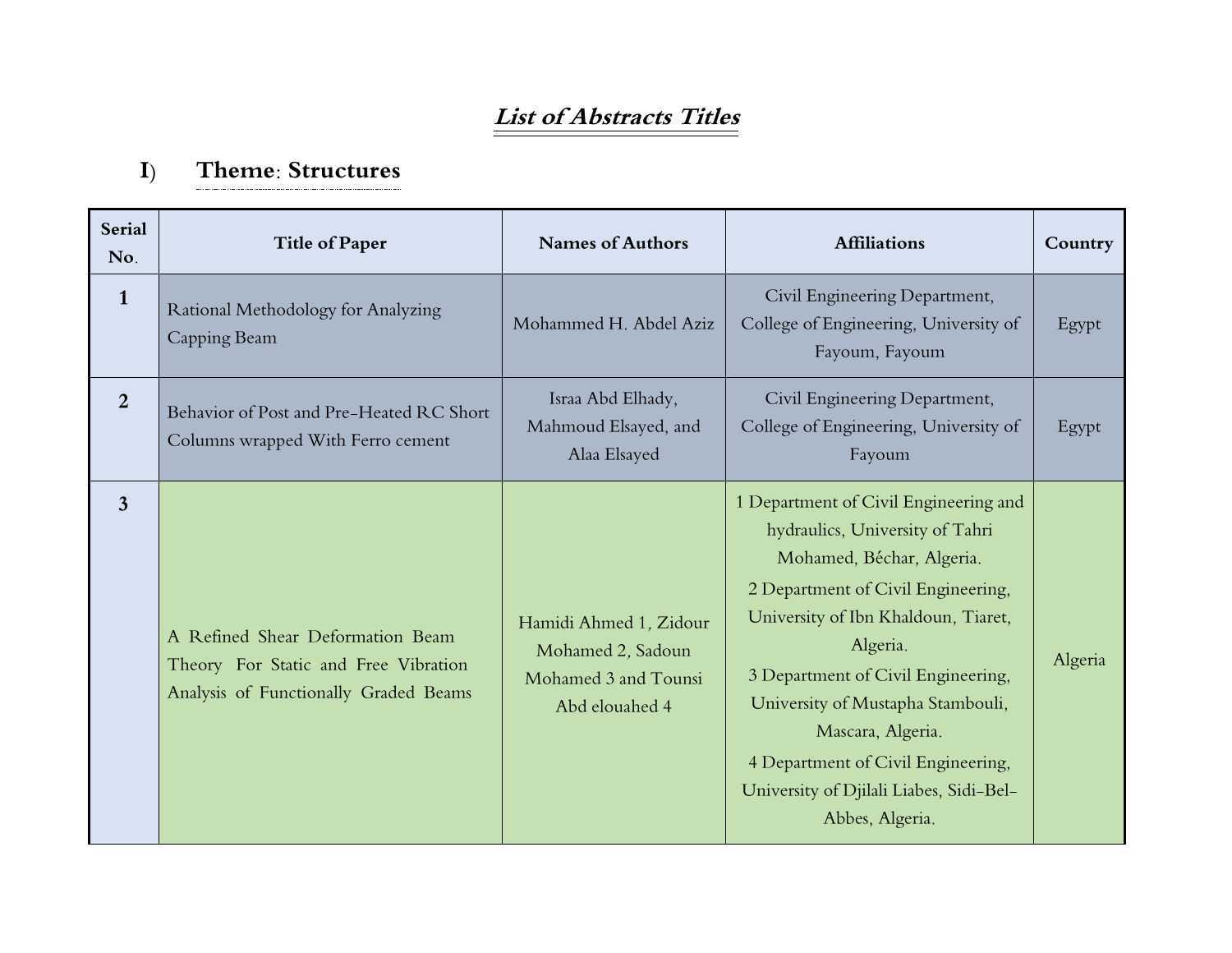| $\overline{\mathbf{4}}$ | Improving The Efficiency of RC Slabs<br>With Opening Using Ferro cement as a<br>Strengthening Technique                                    | Samah Badawy, Mahmoud<br>Elsayed, and Alaa Elsayed                   | Civil Engineering Department,<br>College of Engineering, University of<br>Fayoum                          | Egypt   |
|-------------------------|--------------------------------------------------------------------------------------------------------------------------------------------|----------------------------------------------------------------------|-----------------------------------------------------------------------------------------------------------|---------|
| 5 <sup>5</sup>          | Dimensioning of the Chiffa Tunnel<br>(Algeria) Using Empirical methods                                                                     | Z. Boutaraa, F. Djellal<br>Serandi and Y. Bouafri                    | Civil Engineering Department,<br>College of Engineering, University<br>of Hassiba Benbouali               | Algeria |
| 6                       | Finite Element Analysis of Cold-Formed<br>Steel Shear Wall Panels Subjected to Cyclic<br>Loading                                           | H. Meddah, M. Berediaf-<br>Bourahla2, B. El-Djouzi2,<br>N. Bourahla2 | National Center of Applied Research<br>on Earthquake Engineering (CGS),<br>Hussein-Dey, Algiers, Algeria. | Algeria |
| $\overline{7}$          | Simulation of Spatially Varying ground<br>Motions in the City of Chlef (Formerlyel-<br>Asnam), Algeria                                     | Djilali Berkane H,<br>Harichane Z                                    | Civil Engineering Department,<br>College of Engineering, University<br>of hassiba Benbouali,              | Algeria |
| 8                       | Structural Behavior Comparison between<br>the Bubble deck and Some Traditional slabs                                                       | Rouba A. El Dalati and<br>Wissam A. El Sayed                         | Civil Engineering Department,<br>College of Engineering, Lebanese<br>university, Al Kobba, Tripoli        | Lebanon |
| 9                       | Prediction of Failure Loads/Modes for<br><b>Flexural Controlled Concrete Beams Using</b><br>strut and Tie Modeling, a Comparative<br>Study | Mostafa F. Ghashgesh And<br>Ali A. Elmassri                          | Civil Engineering Department,<br>College of Engineering, University of<br>Tripoli, Tripoli                | Libya   |
| 10                      | Numerical Analysis for Fire resistance<br>of Steel Beams With and Without<br>Web Openings                                                  | Abdelhak Kada, Belkacem<br>Lamri, Abd elhamid<br>bouchair            | Civil Engineering Department,<br>College of Engineering, Hassiba<br>benbouali, University of Chlef,       | Algeria |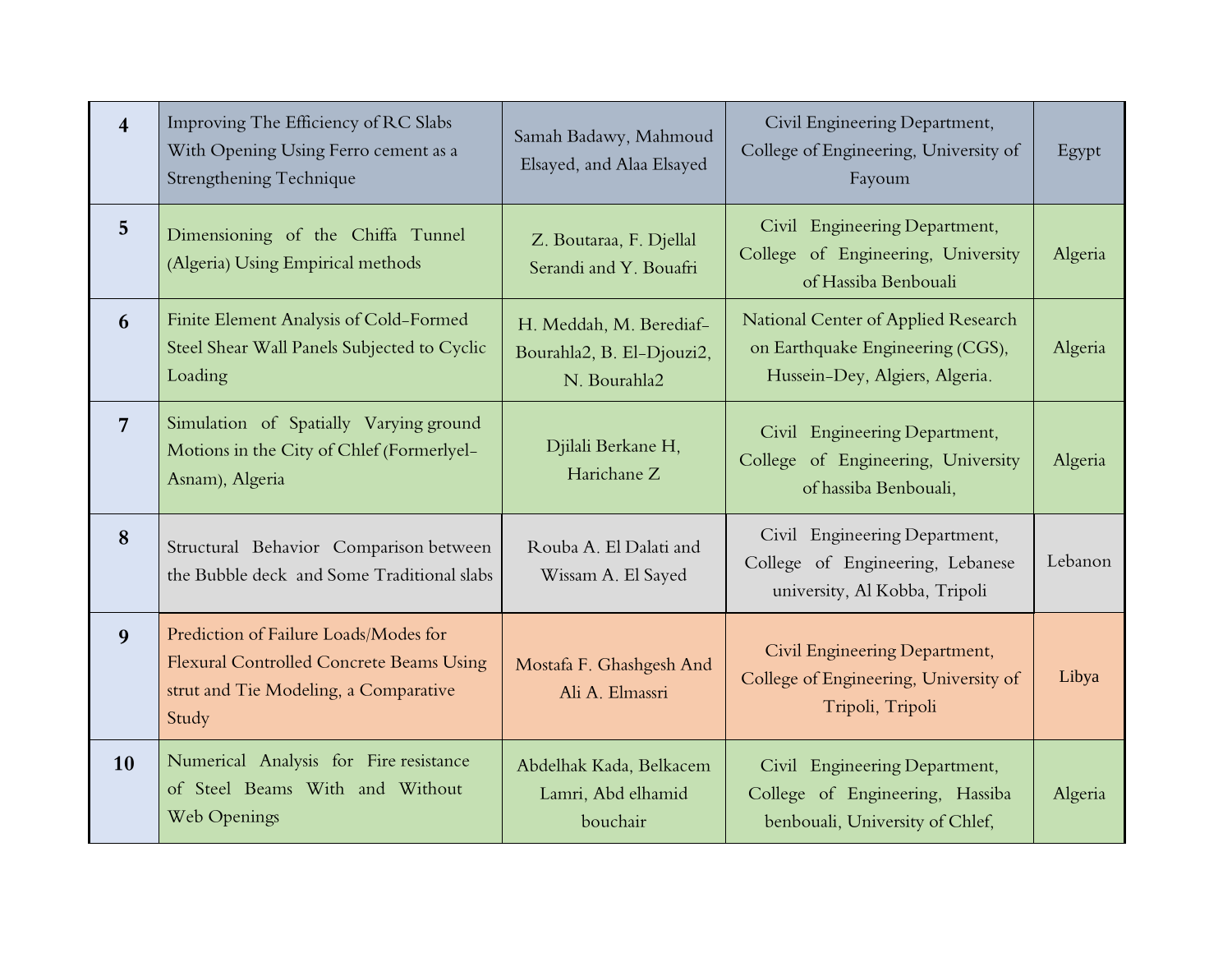| 11 | Investigation of Localized Fires on the<br>Behavior of Open Car Park Structural Steel<br>Elements           | Belkacem Lamri <sup>1</sup> , Abdelhak<br>Kada <sup>2</sup> and Abdelhamid<br>Bouchair <sup>3</sup>                | $1,2$ laboratory of Structures,<br>Geotechnical and Risks, Faculty of<br>Civil Engineering and Architecture,<br>Hassiba Benbouali, University of<br>Chlef, Bp151, Route De Sendjas,<br>Chlef 02000, Algeria<br><sup>3</sup> Université Clermont Auvergne,<br>Institut Pascal, Bp 10448, 63000<br>Clermont Ferrand, France                                                                                                                                 | Algeria |
|----|-------------------------------------------------------------------------------------------------------------|--------------------------------------------------------------------------------------------------------------------|-----------------------------------------------------------------------------------------------------------------------------------------------------------------------------------------------------------------------------------------------------------------------------------------------------------------------------------------------------------------------------------------------------------------------------------------------------------|---------|
| 12 | Evaluation of the Displacement Coefficient<br>Method for Seismic Demands Assessment of<br><b>Structures</b> | A. Mechaala <sup>1</sup> , C.<br>Benazouz <sup>2</sup> , H. Zedira <sup>3</sup> ,<br>And M. Benbouras <sup>4</sup> | <sup>1</sup> Department of Civil Engineering,<br>University of Abbés Laghrour,<br>Khenchla, Algeria.<br><sup>2</sup> National Earthquake Engineering<br>Research Center CGS, Rue Kaddour<br>Rahim, BP 252 Hussein-Dey, Algiers,<br>Algeria.<br><sup>3</sup> Department of Civil Engineering<br>University of Abbés Laghrour,<br>Khenchla, Algeria.<br><sup>4</sup> Department of Civil Engineering<br>University of Abbés Laghrour,<br>Khenchla, Algeria. | Algeria |
| 13 | Finite Element Analysis of Cold-Formed<br>Steel Shear Wall Panels Subjected to Cyclic                       | H. Meddah, M. Berediaf-<br>Bourahla, B. El-Djouzi, N.                                                              | National Center of Applied Research<br>on Earthquake Engineering (CGS),                                                                                                                                                                                                                                                                                                                                                                                   | Algeria |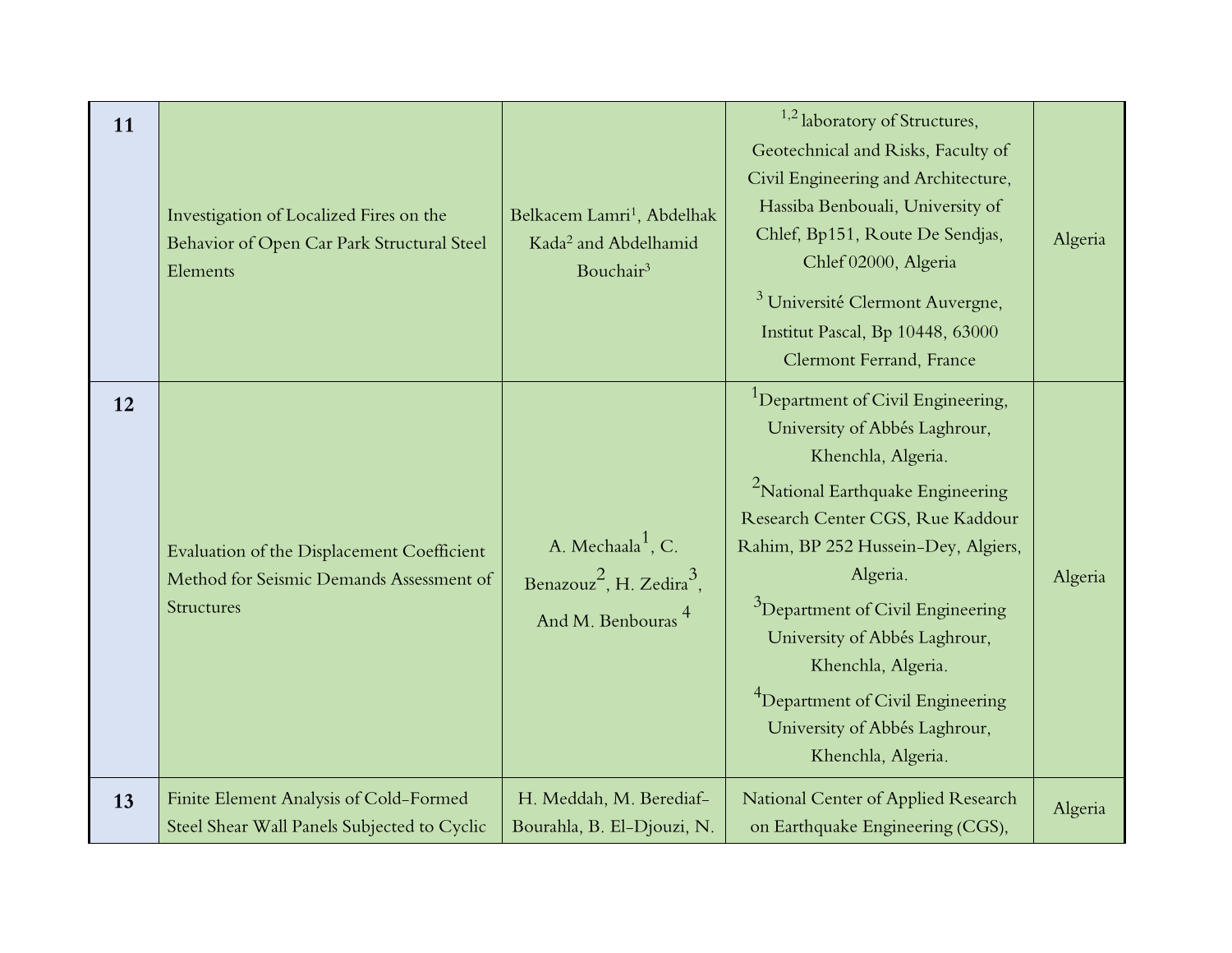|    | Loading                                                                                                                          | Bourahla2                                                                                         | Hussein-Dey, Algiers, Algeria.                                                                                                                                                                                                                                                                                 |                 |
|----|----------------------------------------------------------------------------------------------------------------------------------|---------------------------------------------------------------------------------------------------|----------------------------------------------------------------------------------------------------------------------------------------------------------------------------------------------------------------------------------------------------------------------------------------------------------------|-----------------|
| 14 | Seismic Performance of a Strategic<br>Existing Building Using The New<br>Seismic Code RPA 2016 and Nonlinear<br>Dynamic Analysis | Y. Mehani, A. Kibboua, B.<br>Chikh and M. Remki                                                   | Department of Earthquake<br>Engineering<br>National Earthquake Engineering<br><b>Research Center (CGS)</b><br>Algiers, Algeria                                                                                                                                                                                 | Algeria         |
| 15 | Numerical Analysis of The Partial Collapse<br>of a Twin-Tubes Tunnel                                                             | Ahmed Rouili <sup>1</sup> , Mabrouk<br>Touahmia <sup>2</sup> and Youcef<br>Dierbib <sup>3</sup>   | <sup>1</sup> department of Civil Engineering,<br>University of Tebessa Route De<br>Constantine, 12002, Tebessa, Algérie.<br>${}^{2}$ College Of Engineering, University<br>of Hail - Hail, Saudi Arabia.<br>$3$ department of Civil Engineering,<br>Sheffield Hallam University, Sheffield,<br>United Kingdom. | Saudi<br>Arabia |
| 16 | An Efficient a Novel First-Order Shear<br>Deformation Theory for vibration of<br><b>Functionally Graded Plate</b>                | Mohamed Sadoun, Hadj<br>Youzera, Mahmoud<br>Touati, Ahmed Hamidi,<br>Mohammed Sid Ahmed<br>Houari | Civil Engineering Department,<br>College of Engineering, University of<br>Sidi Bel Abbes                                                                                                                                                                                                                       | Algeria.        |
| 17 | Study and Analysis of The Interface Stress of<br>a Metal Beam Reinforced by a Composite                                          | Mahmoud <sup>1,3</sup><br>Touati                                                                  | 1 University of Mascara, Department<br>of Civil Engineering, Mascara-Algeria.                                                                                                                                                                                                                                  | Algeria         |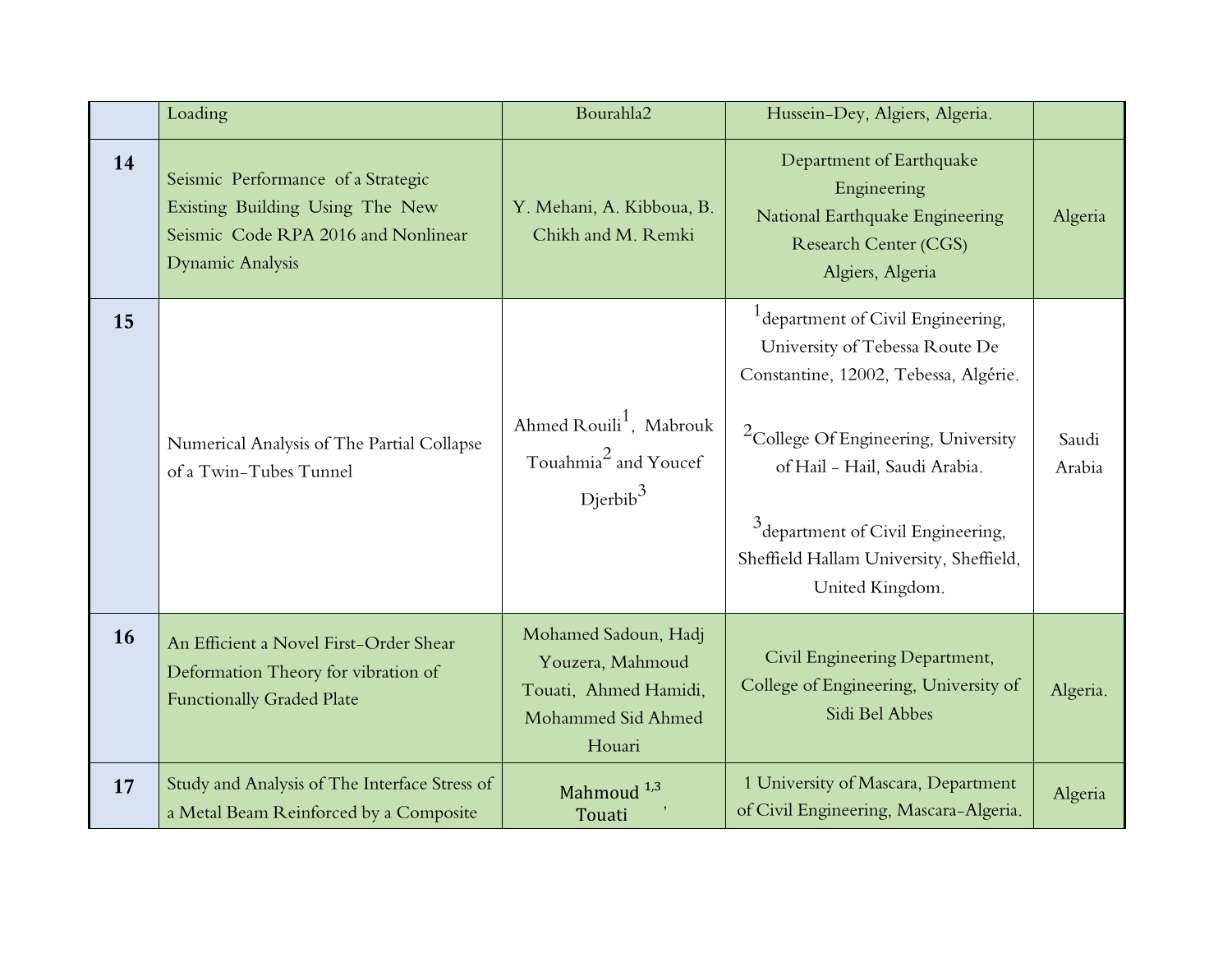|    | Plate.                                                             | Mohamed $1,2$<br>Sadoun                              | 2 Laboratory of Structures and<br>Advanced Materials in Civil<br>Engineering and Public Works,<br>University of Sidi Bel Abbes, Faculty of<br>Technology, Department of Civil<br>Engineering, Algeria.<br>3 Material and Hydrology Laboratory,<br>University of Sidi Bel Abbes, Faculty of<br>Technology, Civil Engineering<br>Department, Algeria. |       |
|----|--------------------------------------------------------------------|------------------------------------------------------|-----------------------------------------------------------------------------------------------------------------------------------------------------------------------------------------------------------------------------------------------------------------------------------------------------------------------------------------------------|-------|
| 18 | إزاحات عارضة متغيرة العمق خطيا فوق أساس مرن تحت<br>قوة مركزة طرفيا | أ. د. مصطفى محمد الطويل                              | أستاذ شرف الهندسة المدنية، كلية الهندسة — جامعة<br>طرابلس، ليبيا                                                                                                                                                                                                                                                                                    | Libya |
| 19 | تأثير الاجهادات على أداء الرصف المرن                               | جمال عبدالله بيت المال ، امل رمضان<br>و فتحيه المفتى | قسم الهندسة المدنيه, جامعه بنغازي                                                                                                                                                                                                                                                                                                                   | Libya |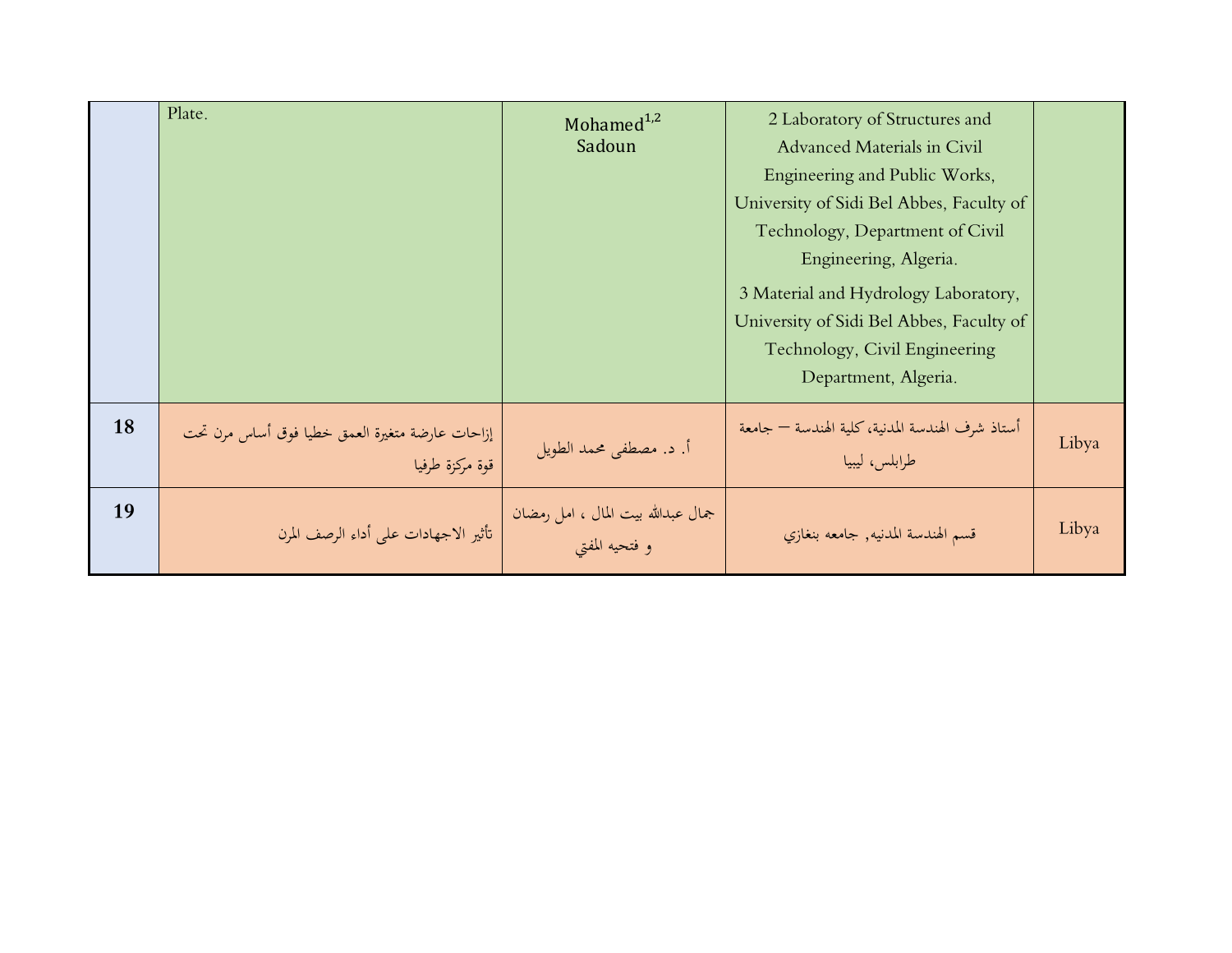### **II) Theme: Repair and Rehabilitation**

| <b>Serial</b><br>No.    | <b>Title of Paper</b>                                                                                         | <b>Names of Authors</b>                                                                | <b>Affiliations</b>                                                                                                                                                                            | Country |
|-------------------------|---------------------------------------------------------------------------------------------------------------|----------------------------------------------------------------------------------------|------------------------------------------------------------------------------------------------------------------------------------------------------------------------------------------------|---------|
| $\mathbf{1}$            | Bearing Resistance of CFRP Wrapped<br>Concrete                                                                | Jasim Ali Abdullah, Salem<br>Yusuf Awad and Oday Asal<br>Salih                         | Civil Engineering Department,<br>College of Engineering, University of<br>Mosul                                                                                                                | Iraq    |
| $\overline{2}$          | Rehabilitation Using Visual and Oral<br>Assessments of Damage                                                 | Ali Hassan Mohamed<br>Azouwin 1, Mohamed A A<br>Yahya 2, and Abrahem A.<br>Ali Blash 3 | 1, 2 Department of Civil Engineering<br>Faculty of Technical Sciences - Sebha<br>Sebhs - Libya.<br>3 Department of Civil Engineering<br>College of Technical Engineering -<br>Hun Hun - Libya. | Libya   |
| 3                       | <b>Structural Condition Assessment</b>                                                                        | A.B. Bolkhir, T. K. Yousif<br>and S. M. Ibrahim                                        | Civil Engineering Department,<br>College of Engineering, Benghazi<br>University                                                                                                                | Libya   |
| $\overline{\mathbf{4}}$ | استخدام الخرسانة ذاتية الدمك في علاج التصدعات<br>الخرسانية برصيف ميناء الحديد والصلب بمدينة مصراتة<br>الليبية | إبراهيم محمد أبو سنينة <sup>1</sup> ، سناء عبد<br>الستار الباجقني <sup>2</sup>         | جامعة مصراتة $-1$<br>ستشارات الهندسية (من العندسية – 2                                                                                                                                         | Libya   |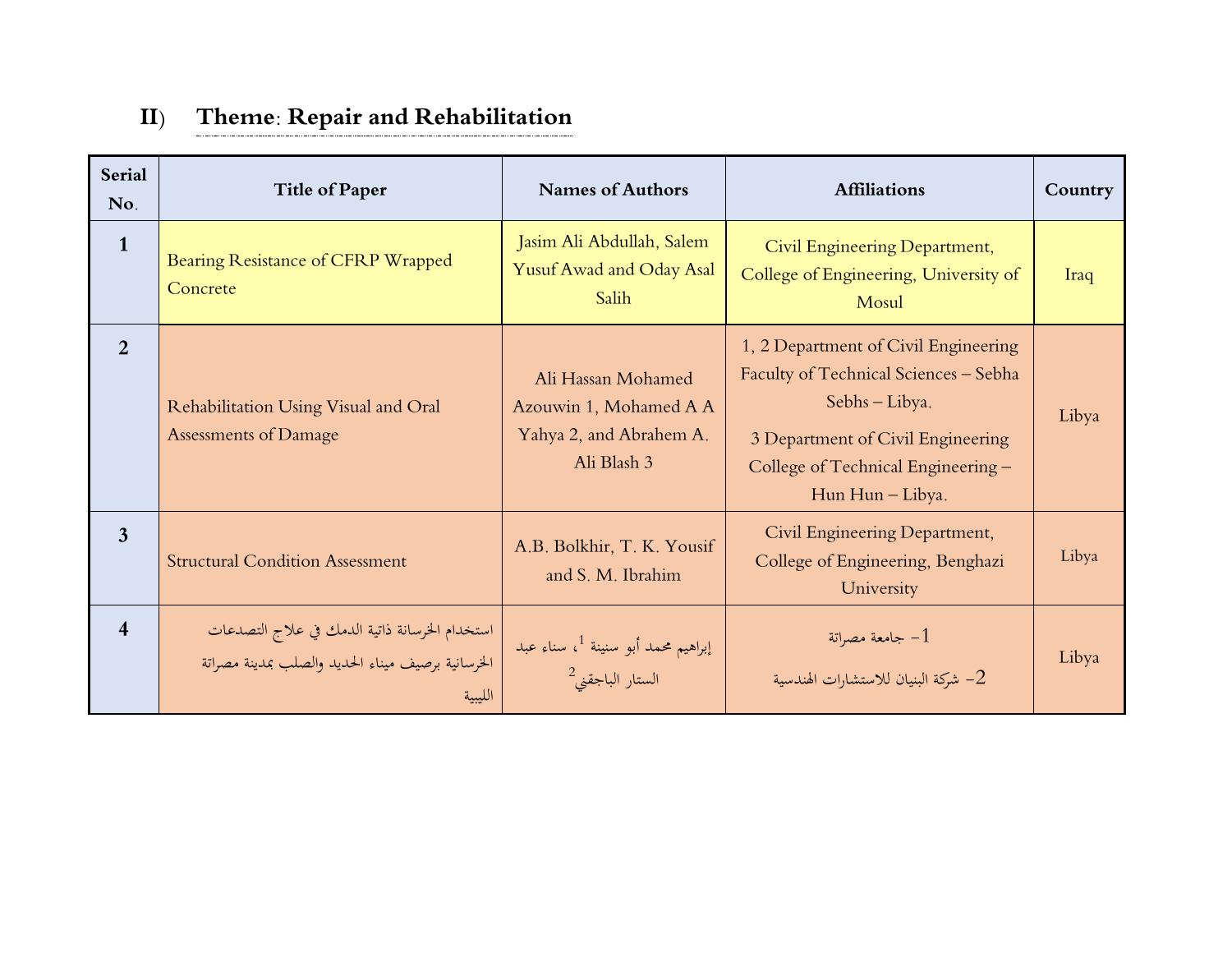# **III) Theme: Concrete Technology**

| <b>Serial</b><br>No.    | <b>Title of Paper</b>                                                                                                                 | <b>Names of Authors</b>                                                                      | <b>Affiliations</b>                                                                                                                                                                                                         | Country |
|-------------------------|---------------------------------------------------------------------------------------------------------------------------------------|----------------------------------------------------------------------------------------------|-----------------------------------------------------------------------------------------------------------------------------------------------------------------------------------------------------------------------------|---------|
| $\mathbf{1}$            | Effect of Steel Fiber on Mechanical<br>Properties of Normal Strength Concrete                                                         | Ashraf H. Abdalkader,<br>Omer R.Elzaroug and<br>Farhat I. Abubaker                           | Civil Engineering Department,<br>College of Engineering, University of<br>Omar Al Mukhtar, Al Bayda                                                                                                                         | Libya   |
| $\overline{2}$          | Strength and durability of self-compacting<br>concrete made with new reduced carbon<br>cement and waste marble powder                 | Boukhelkhal Aboubakeur,<br>Benabed Benchaa, Belaïdi<br>Akram Salah Eddine,<br>Azzouz Lakhdar | Department of civil engineering,<br>University of Laghouat, Laghouat,<br>BP37G Ghardaia road, Algeria.                                                                                                                      | Algeria |
| $\mathbf{3}$            | Resistance of Pozzolanic Mortar Tosulphate<br>Attack                                                                                  | Abdelsalam M. Akasha<br>Jamal M.Abdullah<br>and                                              | Civil Engineering Department,<br>College of Engineering, Sebha<br>University                                                                                                                                                | Libya   |
| $\overline{\mathbf{4}}$ | Effect of Locust Bean Pod Epicarp ash<br>(LBPEA) on The Compressive Strength of<br><b>Revibrated Concrete</b>                         | Samuel M. Auta <sup>1</sup> and<br>Kabir Adebayo <sup>2</sup>                                | $1, 2$ Department of Civil Engineering,<br>Federal University of Technology, P.<br>M. B. 65, Minna. Niger State, Nigeria                                                                                                    | Nigeria |
| $5\overline{)}$         | <b>Effect of Coarse Aggregates Properties on</b><br>Concrete Strength: Experimental Study on<br>Local Materials Instructions in Libya | Muhsin A. Bin<br>Hassounah <sup>1</sup> , Vail Karakale <sup>2</sup>                         | <sup>1</sup> Dept. of Civil Engineering, Faculty of<br>Engineering, University of Benghazi,<br>Benghazi , Al Orouba Street , Libya.<br><sup>2</sup> Dept. of Civil Engineering, University<br>of Marmara, Istanbul, Turkey. | Libya   |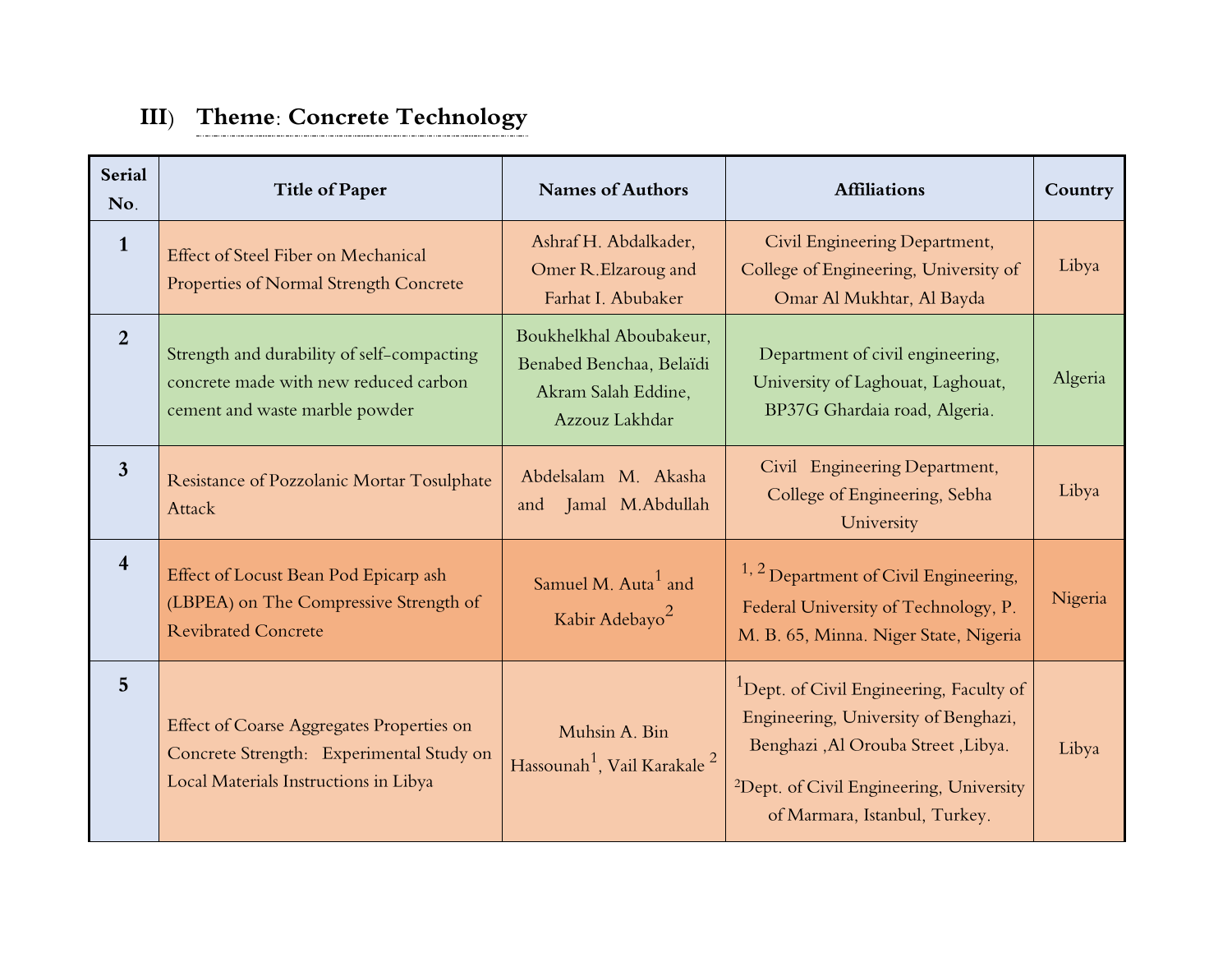| 6              | <b>Engineered Cementitious Composites</b><br>Overlays With High-Volume Natural<br>Pozzolan                                  | Said Choucha, Mohamed<br>Ghrici and Mohamed Said<br>Mansour  | Geomaterials Laboratory, Civil<br>Engineering Department, University of<br>Chlef, Algeria              | Algeria  |
|----------------|-----------------------------------------------------------------------------------------------------------------------------|--------------------------------------------------------------|--------------------------------------------------------------------------------------------------------|----------|
| $\overline{7}$ | Review the Impact of Using Silica<br>fume on the Reduction of Emissions                                                     | Nuri M. Elbasha and<br>Fatma M. Elmouzghi                    | Civil Engineering Department,<br>College of Engineering, Subrata<br>University                         | Libya    |
| 8              | Effect of Limestone Filler and Natural<br>Pozzolan on Fresh and Hardened Properties<br>of Self-Consolidating Repair Mortars | Mohamed Ghrici, Amar<br>Benyahia and Mohamed<br>Said Mansour | Geomaterials Laboratory, Civil<br>Engineering Department, University of<br>Chlef, Algeria              | Algeria  |
| 9              | Mechanical Properties of Concrete Made<br>up From Recycled Coarse Aggregates                                                | Khan A. R, Fareed S. and<br>Ayub T.                          | Department of Civil Engineering,<br>NED University of Engineering and<br>Technology, Karachi, Pakistan | Pakistan |
| 10             | Magnesium Sulfate Effect on the Durability<br>of Dune-alluvial Sand Mortars                                                 | M.F Lakhdari, A. Zaidi, M.<br>Bouhicha and B. Krobba         | Civil Engineering Department,<br>College of Engineering, Laghouat<br>University                        | Algeria  |
| 11             | الحفاظ على البيئه بأستخدام الخرسانه المحتوية على نفايات<br>مطاط الأطارات                                                    | الدكتور نوري الباشا و الدكتور عبد<br>الناصر الزوام           | قسم الهندسه المدنيه, كليه الهندسه, جامعه صبرانه                                                        | Libya    |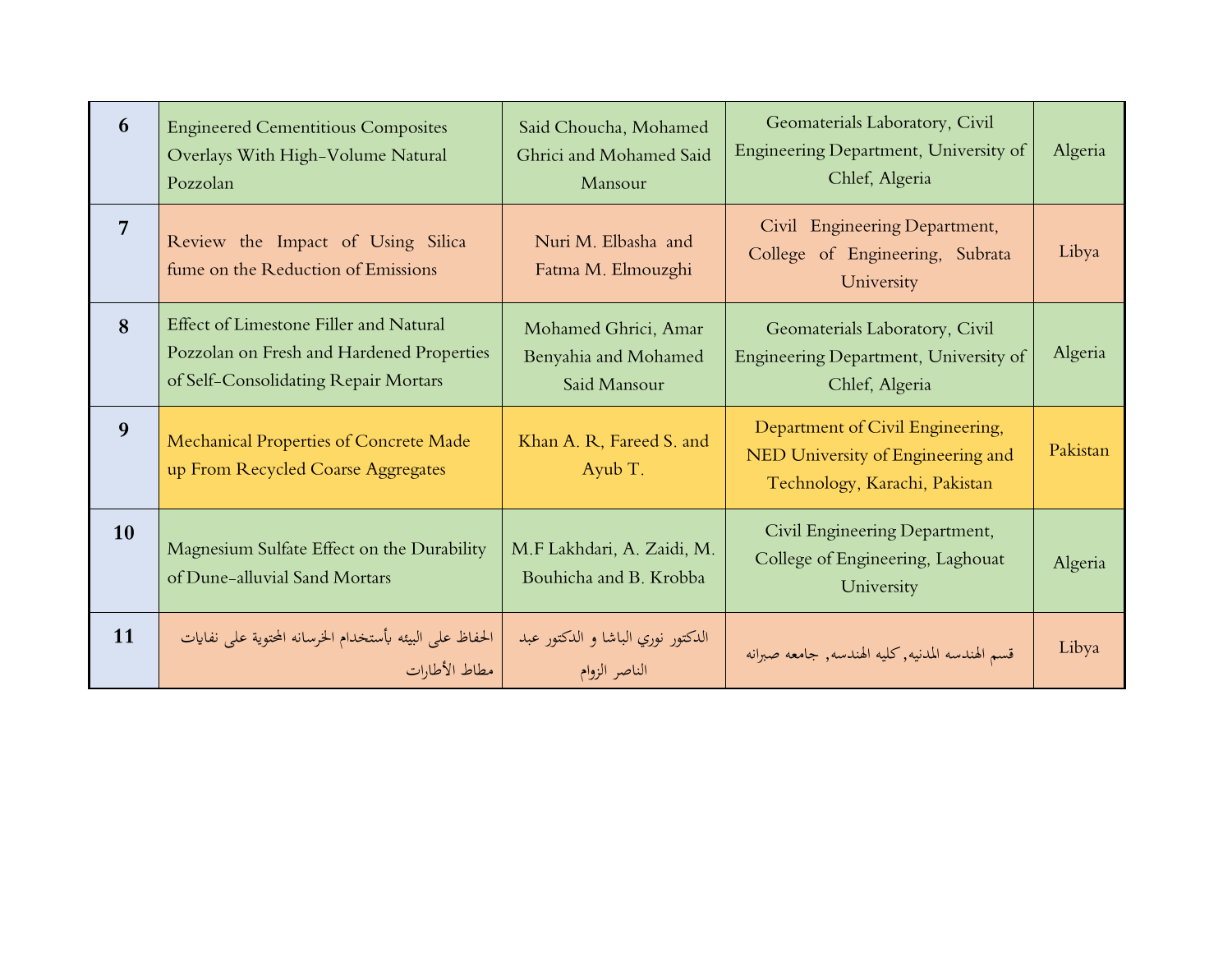#### **IV) Theme: Soil & Foundation**

| <b>Serial</b><br>No.    | <b>Title of Paper</b>                                                                                                       | <b>Names of Authors</b>                                  | <b>Affiliations</b>                                                                                                        | Country |
|-------------------------|-----------------------------------------------------------------------------------------------------------------------------|----------------------------------------------------------|----------------------------------------------------------------------------------------------------------------------------|---------|
| $\mathbf{1}$            | Applications of Geothermal Energy in<br>Geotechnical Engineering                                                            | Samiha A.B. Abdelrahman                                  | Civil Engineering Department,<br>College of Engineering, University<br>of Omar Al- Mukhtar                                 | Libya   |
| 2                       | A Real Study of Pathological Case of<br>Foundation Failure of a Residential<br>Building: From Diagnosis to<br>Reinforcement | Merah. Ahmed, Khenfer<br>Mohamed Mouldi                  | University of Laghouat, Algeria,<br>Department of Civil Engineering,<br>Laboratory of civil engineering<br>research (LRGC) | Algeria |
| $\overline{3}$          | Behavior of Sand Slope Reinforced with<br>Polystyrene Shreds Under Strip Footing                                            | Enas B. Altalhe.                                         | Department of Civil and Structural<br>Engineering, Omar Almukhtar<br>University, Libya                                     | Libya   |
| $\overline{\mathbf{4}}$ | Investigation of Sh-Shear Body and love-<br>Waves Propagation Effects in Porous<br>media with Uncertain Soil Parameters     | Sadouki Amina and<br>Harichane Zamila                    | Civil Engineering Department,<br>College of Engineering, Hassiba<br>Benbouali University of Chlef,                         | Algeria |
| $\overline{5}$          | Load-Settlement Behavior of Shallow<br>Foundations - Numerical Modelling by the<br>Artificial Neural Network Technique      | Abdel Fattah Aouadj,<br>Kamel Silhadi and Ali<br>Bouafia | Civil Engineering Department,<br>College of Engineering, University of<br>Blida Saâd Dahleb - Blida                        | Algeria |
| 6                       | Shallow Foundation Design by the Cone<br>Penetration Test - Fem Analysis and<br>Proposal of a Practical Method              | Tawfiq Boufrina and Ali<br>Bouafia                       | Civil Engineering Department,<br>College of Engineering, University of<br>Blida Saâd Dahleb-Blida                          | Algeria |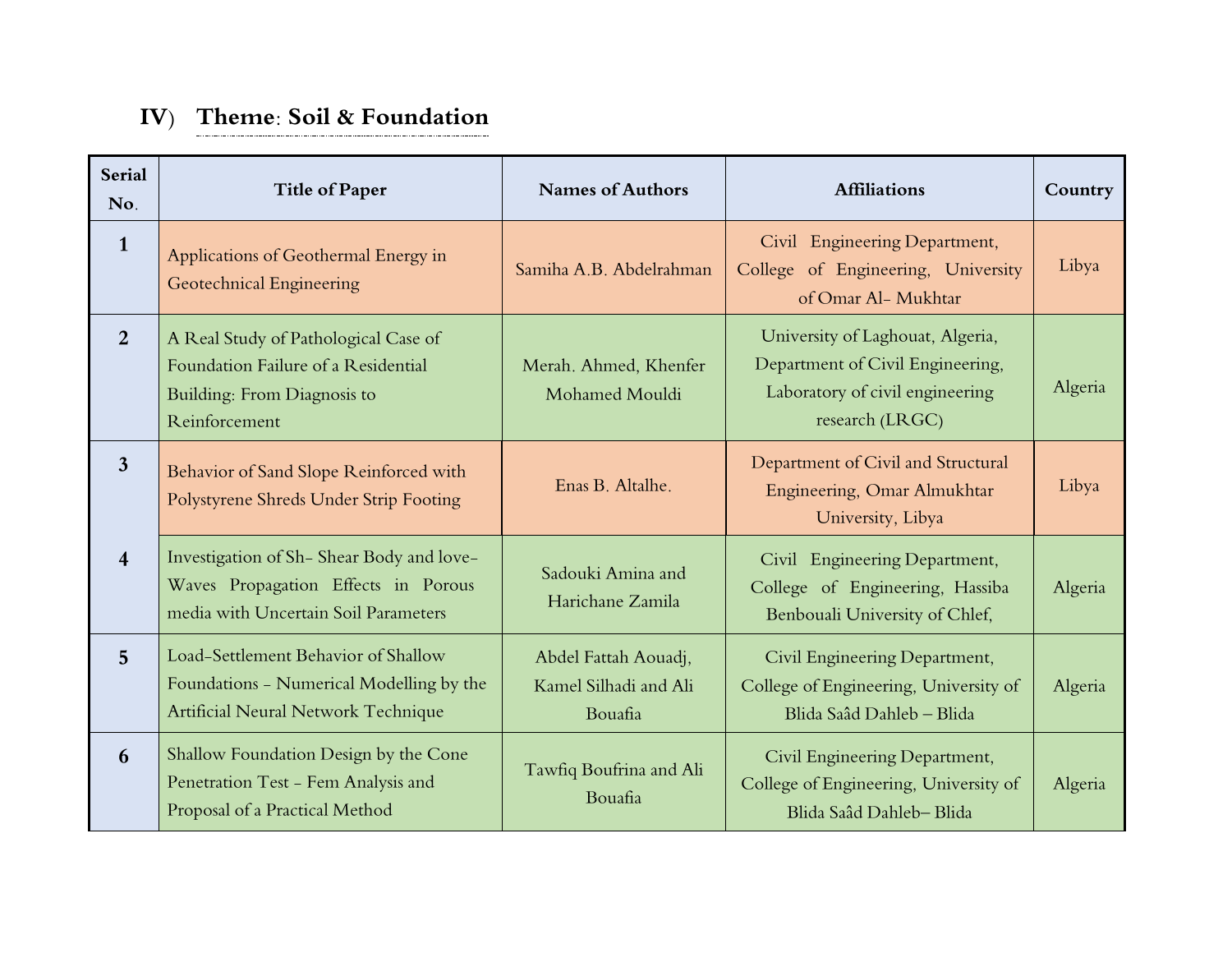| 7 | Effect of Pile Diameter on the Behavior of<br>Fully Plugged Pipe Pile Group in Sandy Soil | Mohammed Y. Fattah <sup>(1)</sup> ,<br>Nahla M. Salim <sup>(2)</sup> , Asaad<br>M.B. Al-Gharrawi <sup>(3)</sup> | <sup>1</sup> Professor, Building and Construction<br>Engineering Department, University of<br>Technology, Baghdad, Iraq.<br><sup>2</sup> Assistant Professor, Building and<br><b>Construction Engineering Department,</b><br>University of Technology, Baghdad,<br>Iraq.<br><sup>3</sup> Lecturer, Civil Engineering<br>Department, University of Kufa, Iraq.                                                | Iraq    |
|---|-------------------------------------------------------------------------------------------|-----------------------------------------------------------------------------------------------------------------|--------------------------------------------------------------------------------------------------------------------------------------------------------------------------------------------------------------------------------------------------------------------------------------------------------------------------------------------------------------------------------------------------------------|---------|
| 8 | Swelling Pressure of Bentonite-Sand<br>Mixtures under Different Suction                   | Mohammed Y. Fattah <sup>(1)</sup> ,<br>Nahla M. Salim <sup>(2)</sup> , Entesar<br>J. Irshayyid <sup>(3)</sup>   | <sup>1</sup> Professor, Building and Construction<br>Engineering Department, University of<br>Technology, Baghdad, Iraq.<br><sup>2</sup> Assistant Professor, Building and<br><b>Construction Engineering Department,</b><br>University of Technology, Baghdad,<br>Iraq.<br><sup>3</sup> Assistant Lecturer, Building and<br><b>Construction Engineering Department,</b><br>Al-Israa College, Baghdad, Iraq. | Iraq    |
| 9 | Laterally Loaded Single Piles in Sand -<br>Centrifuge Modelling                           | Hocine Haouari and Ali<br>Bouafia                                                                               | Civil Engineering Department,<br>College of Engineering, University of<br>Blida Saâd Dahleb-Blida                                                                                                                                                                                                                                                                                                            | Algeria |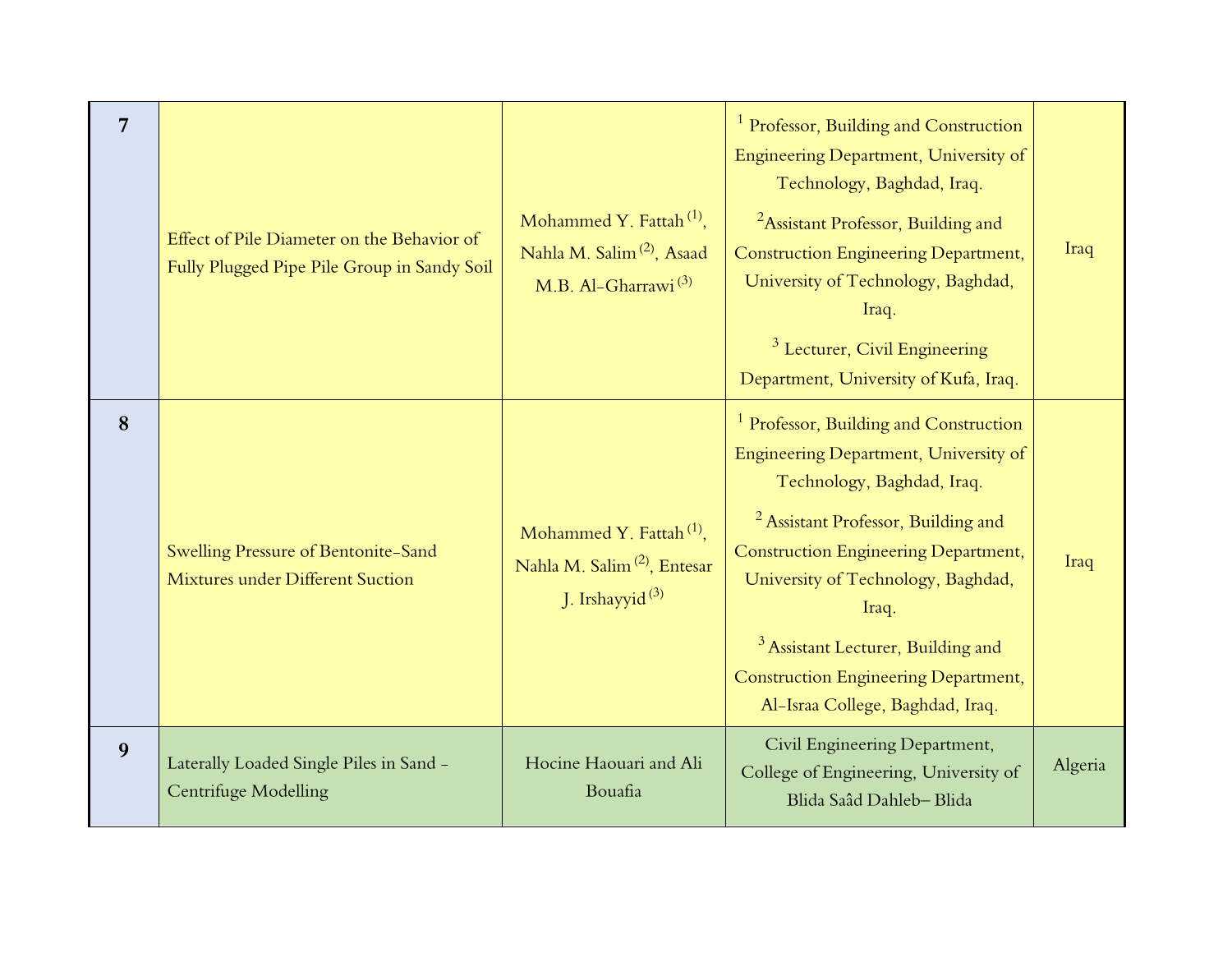| 10 | P-Y Curves For Single Piles Under Lateral<br>Loads - Finite Elements Modelling                                        | Hocine Haouari, Ali<br>Bouafia, Amina Lachenani,<br>and Dalila Tachet | Civil Engineering Department,<br>College of Engineering, University of<br>Blida Saâd Dahleb-Blida                                                                                                       | Algeria |
|----|-----------------------------------------------------------------------------------------------------------------------|-----------------------------------------------------------------------|---------------------------------------------------------------------------------------------------------------------------------------------------------------------------------------------------------|---------|
| 11 | Correction of The Hysteretic Damping of<br>Cyclically Loaded Soils Using Masing Rules<br>Together with the Iwan Model | Zamila Harichane,<br>Azeddine Chehat                                  | Laboratoire de Géomatériaux,<br>Université Hassiba Benbouali de Chlef,<br>Chlef, P.O Box 151, 02000, Algeria                                                                                            | Algeria |
| 12 | Effect Of $CaSo4$ . $2H2O$ on the Physico-<br>Mechanical Properties of Stabilized Clayey<br>Soils                     | K. Harichane, H. Gadouri<br>and M. Ghrici                             | Civil Engineering Department,<br>College of Engineering, University of<br>Hassiba Ben-Bouali                                                                                                            | Algeria |
| 13 | Laterally Loaded, Flexible Single Pile in Soft<br>Clay at East of Port-Said (Egypt)                                   | K.F.Ibraheem, K.M.H.<br>Ismail And A.H.Moubarak                       | Civil Engineering Department,<br>College of Engineering, Suez Canal<br>University, Ismailia                                                                                                             | Egypt   |
| 14 | Single Pile Behavior under Cyclic Axial<br>Loading in Sand-Physical Modeling in<br><b>Calibration Chamber</b>         | M. Khouaouci, A. Bouafia,<br>J. Canou, J.C Dupla, and<br>H. Bekki     | Civil Engineering Department,<br>College of Engineering, University of<br>Sciences and Technology, Houari<br>Boumediene, Bab Ezzouar                                                                    | Algeria |
| 15 | Laboratory Study on the Use of Waste<br>Rubber in Reinforcing the Soil                                                | K. Negadi <sup>1</sup> ,<br>A. $Arab1$ ,<br>M. K. Elbokl <sup>2</sup> | 1 Department of Civil Engineering<br>University of Chlef. Algeria.<br>Laboratory of Materials Sciences &<br>Environment, Chlef.<br>2 University of Cairo, Faculty of Civil<br>Engineering, Cairo, Egypt | Algeria |